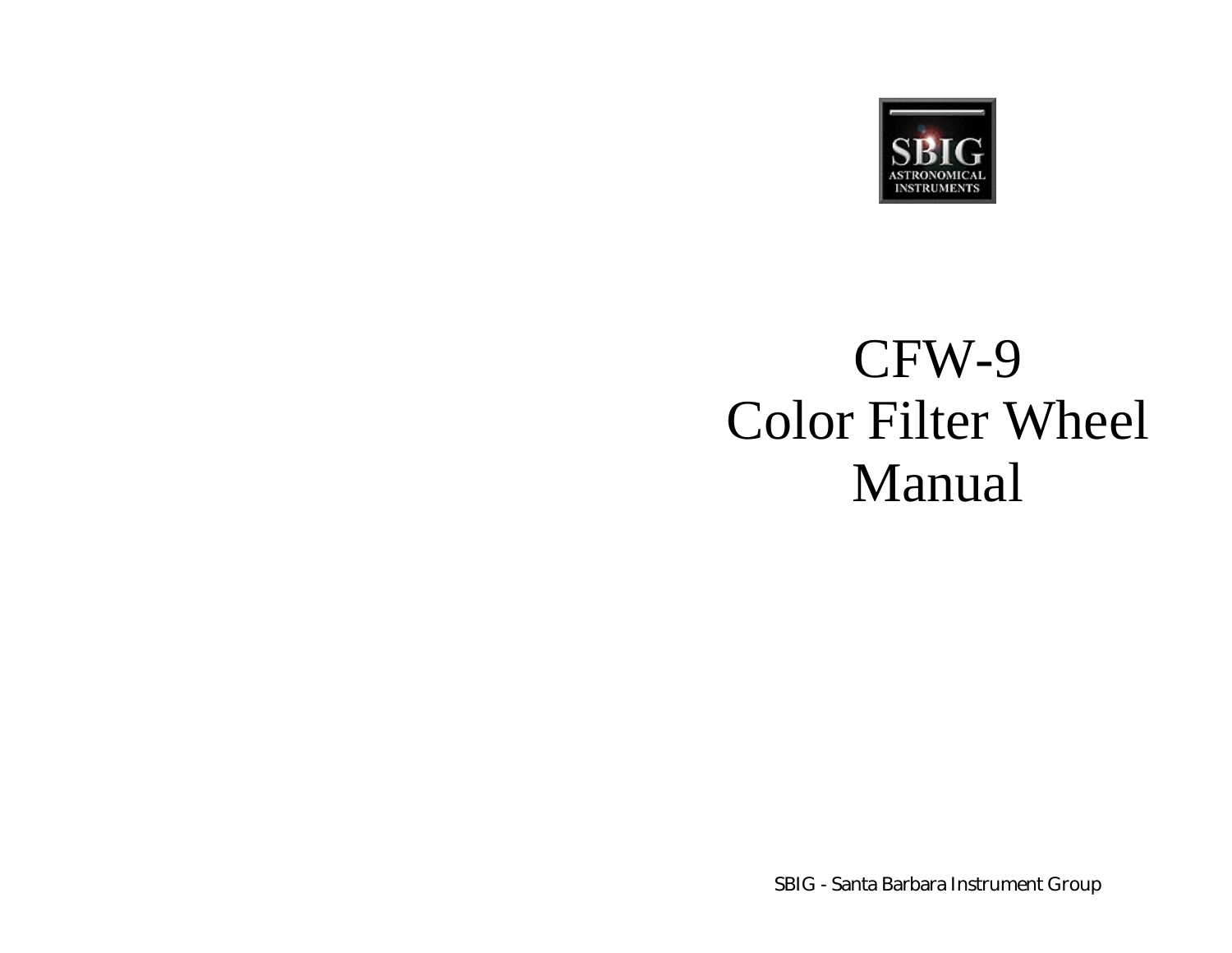#### **Copyright Notice**

This manual is copyrighted by Santa Barbara Instrument Group (SBIG). This manual may not be copied in whole or in part.

CFW-9 Manual Version 1 Printed 2006

©2006 Santa Barbara Instrument Group 147-A Castilian Drive Santa Barbara, CA 93117 Telephone (805) 571-7244 FAX (805) 571-1147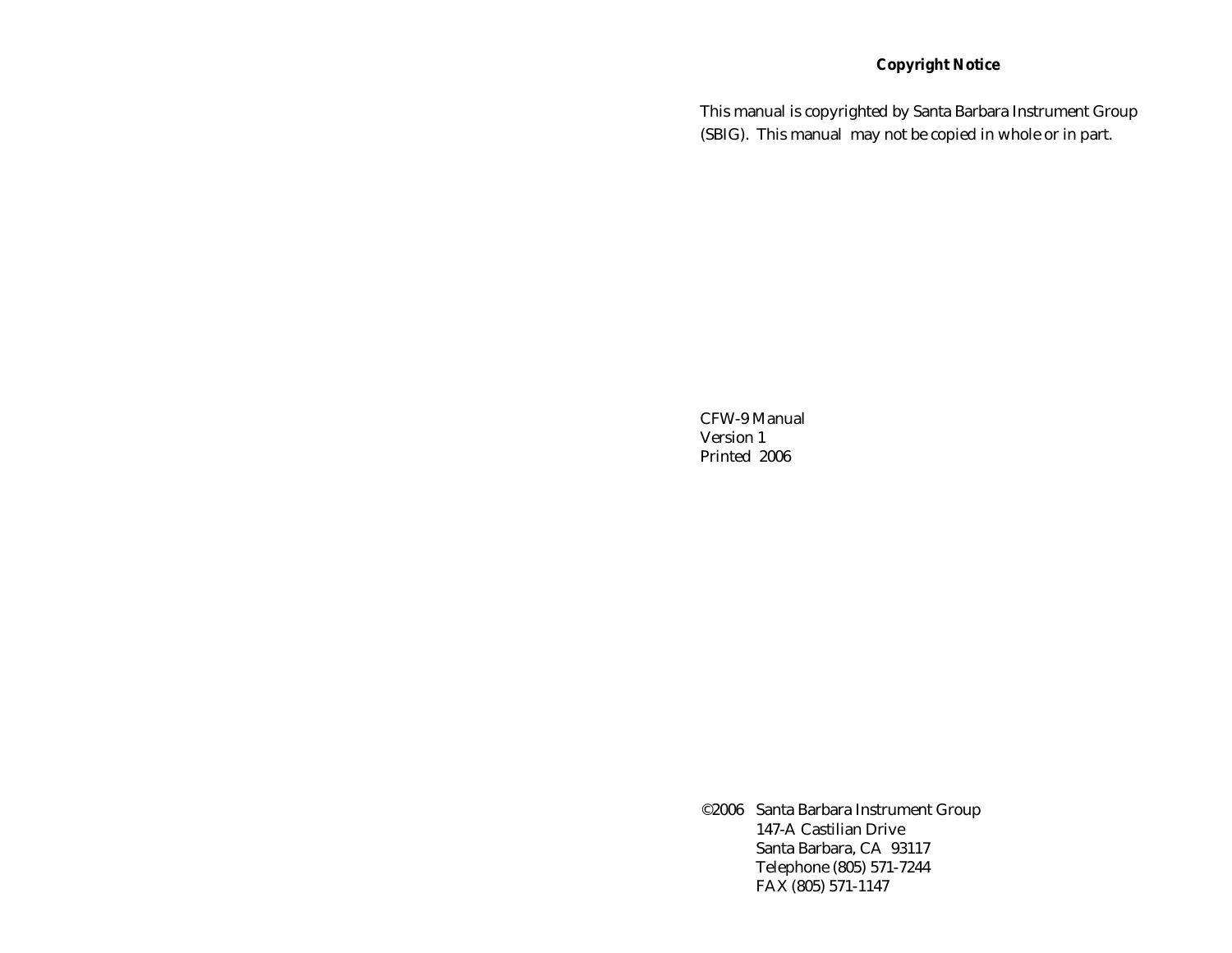#### *TABLE OF CONTENTS*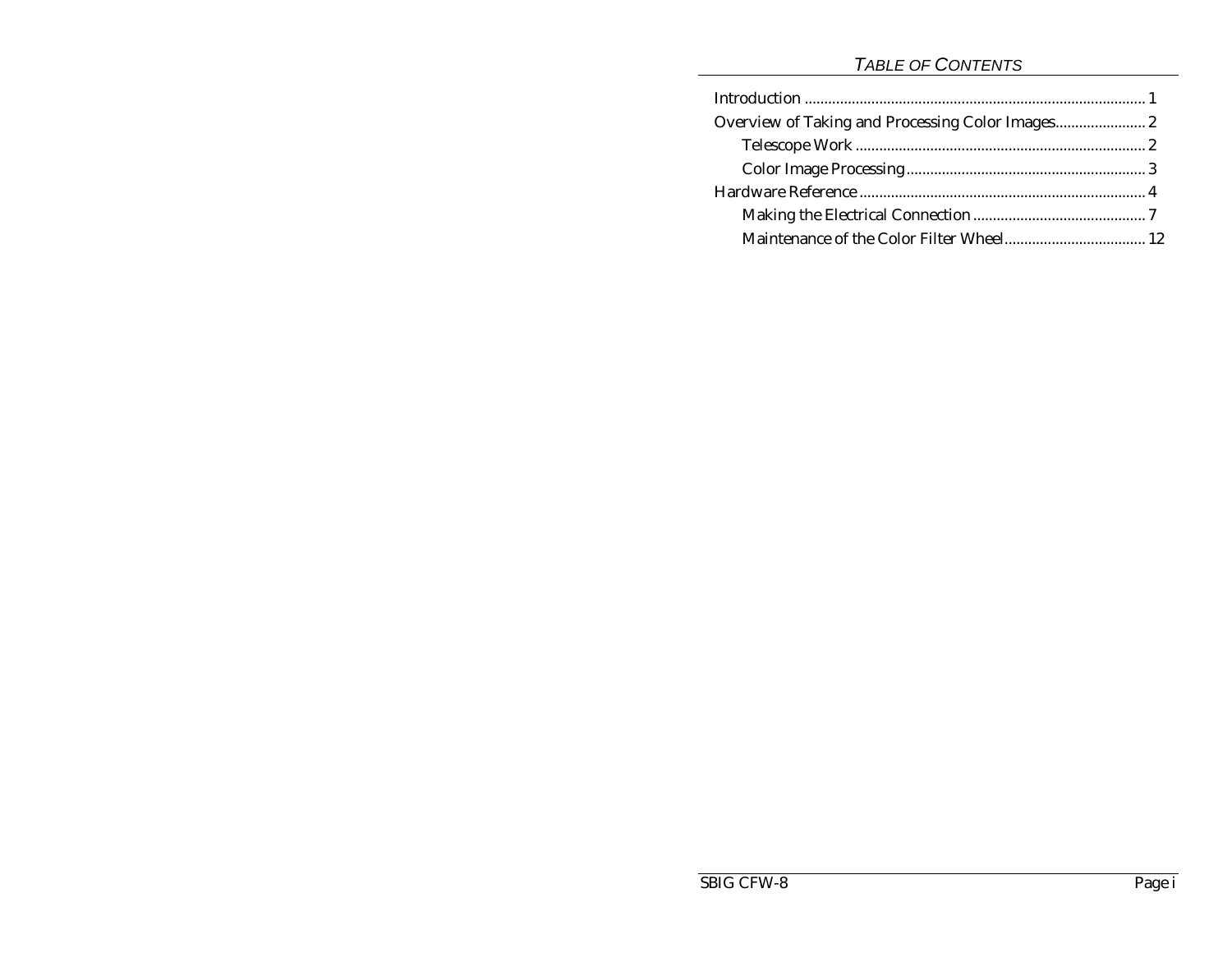#### **The CFW-9 Color Filter Wheel**

#### *INTRODUCTION*

*This manual describes Santa Barbara Instrument Group's CFW-9 Color Filter Wheel. This product can be used with CCDOPS, CCDSoftV5, and other software to facilitate taking and processing of color images with USB versions of the ST-7/8/9/10/2000 cameras. This list may be expanded as we add new models. Many third party software packages also support SBIG products.*

*The Color Filter Wheel is an accessory that mounts on the front of the camera. The filter wheel has five filter positions, typically for Red, Green, Blue, and Clear Filters, plus 1 Clear Aperture position for additional filters of your choice. "Primary" color images are taken through the Red, Green and Blue Filters and the Clear Filter allows ordinary observing without having to refocus.*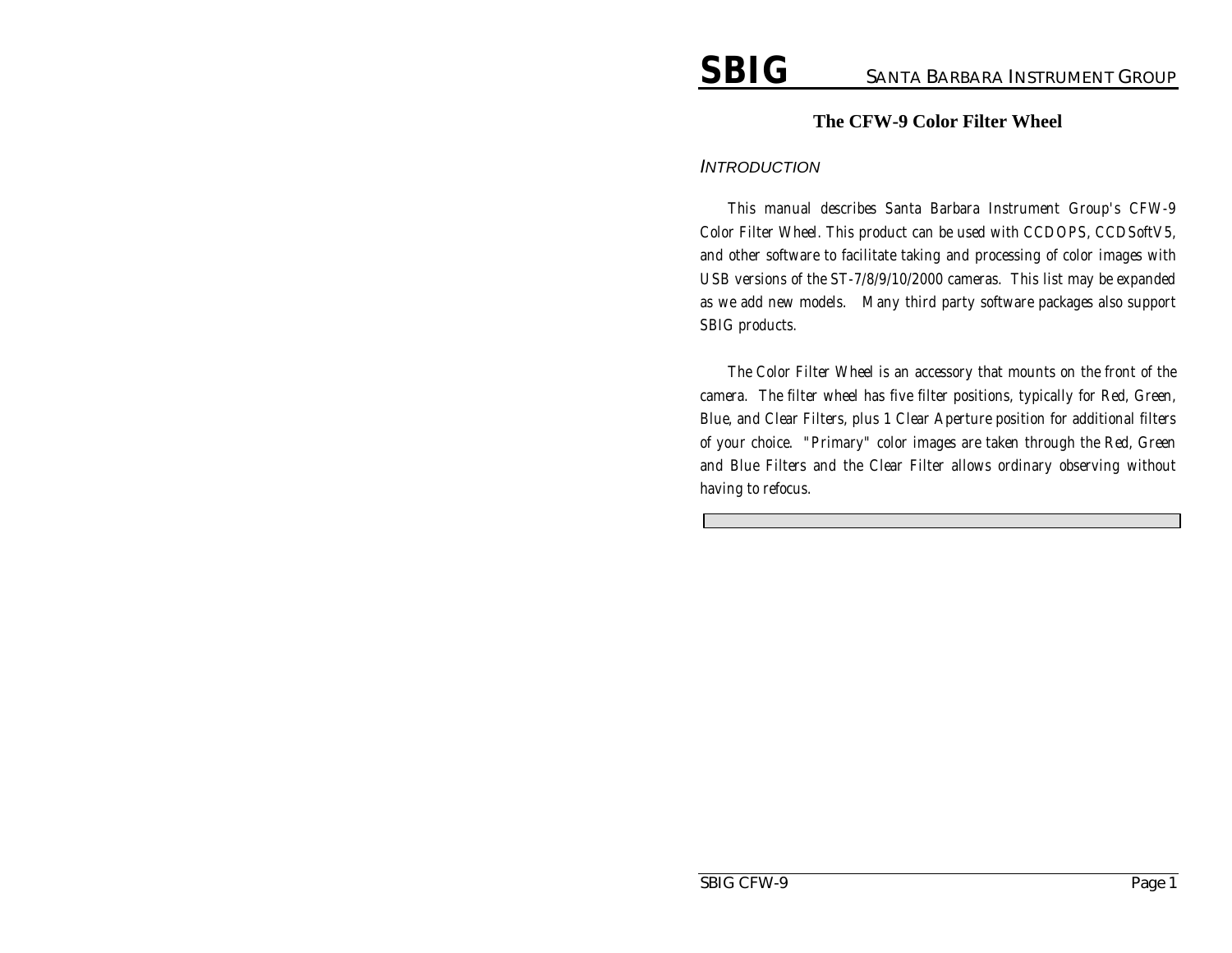#### Overview of Taking and Processing RGB Color Images

This section provides an overview of the steps necessary, both at the telescope and in front of the computer, to take and process tri-color images.

#### *Telescope Work*

At the telescope you use camera control software such as CCDOPS to take sets of three images for each object. The images represent the Red, Green and Blue primary colors (For LRGB imaging an additional grayscale image is captured. This technique is discussed elsewhere). Take these images as you would for monochromatic images except use the filter wheel to select each of the three primary spectral bands.

You can take equal duration exposures in the Red, Green, or Blue or match the exposure duration of each primary image to the brightness of the object. Typical ratios of Red : Green : Blue are 1 : 1 : 1.6 to match the exposure to the CCD's sensitivity using SBIG Filters, although accurate color balance should be done for your system with neutral gray objects or "white" G5 type stars.

Each of these images should be dark subtracted<sup>1</sup> and should be saved with a name that indicates the color of the filter (e.g., M51R, M51G, M51B). Note, however, that different software programs may handle tri-color files differently and the naming convention you use is dictated by your software. If you are using a fast system (low F

-

<sup>&</sup>lt;sup>1</sup> You may also want to use the other image enhancement features of CCDOPS such as removing cool pixels. In general the three image set should be made to look their best prior to merging the RGB image.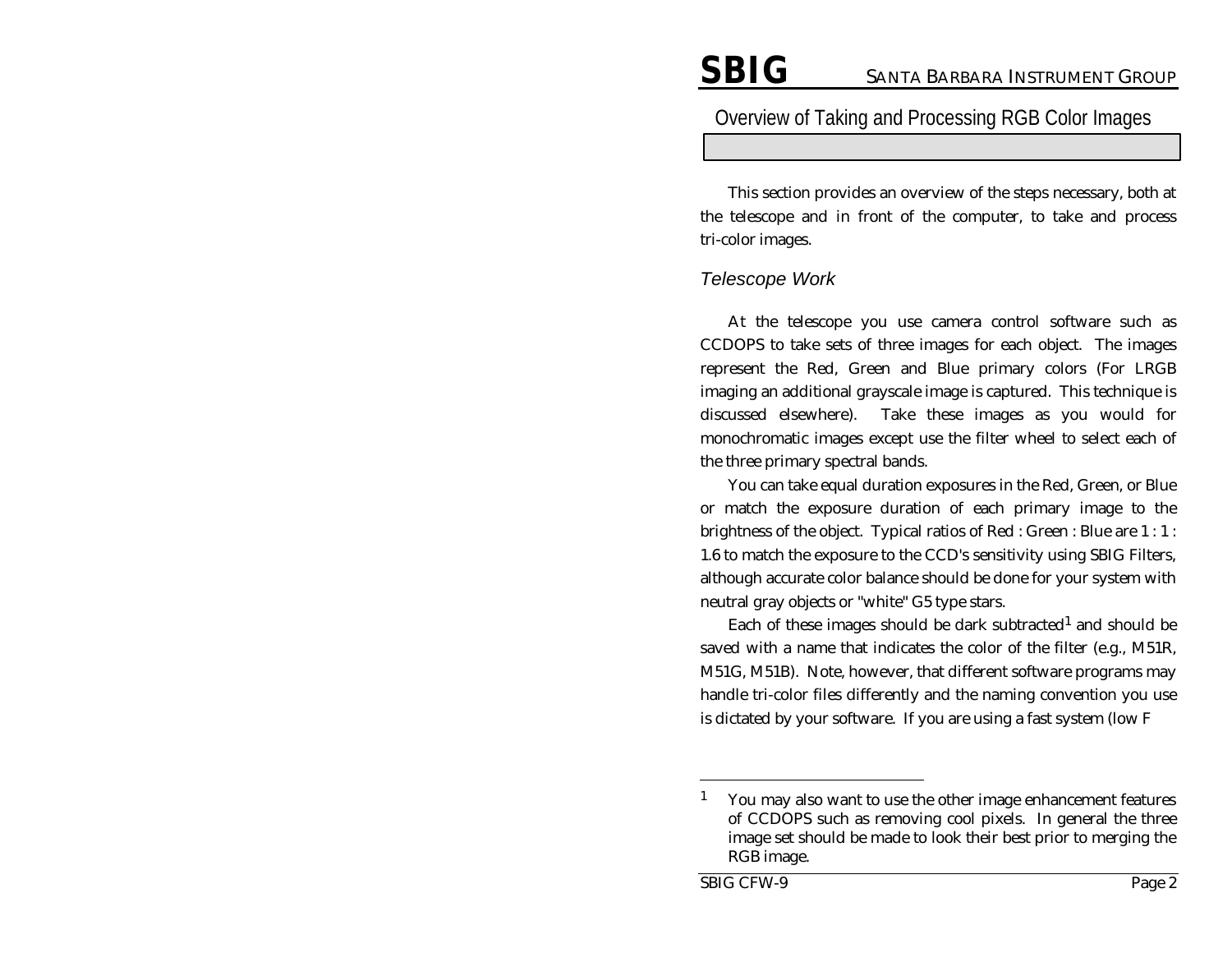number) and your images show signs of vignetting (such as a variation in the sky background level) then you should also take flat field images and flat field correct your primary images using CCDOPS. Whether you need to take different flat field images for each primary color or not will depend on how different the vignetting pattern is for the different primary images. Typically a single flat field image will suffice.

#### *Color Image Processing*

A complete description of color processing is beyond the scope of this manual. A complete description and step-by-step instructions may be found in the CCDSoftV5 manual. Different software packages may handle the combining differently, but in general, you register or co-align the primary color images. You select the Red image from the set of three primary images you want to register and the software then loads and displays it. In that image you select a reference star (or pixel) and this reference star (or pixel) is used to register the Red, Green and Blue images to one another. Once the images have been registered, they are merged together to form a tri-color image and minor adjustments are made to achieve color balance.

Third party software packages such as Maxim DL and Adobe Photoshop are popular programs for combining the three primary images. While these packages tend to be expensive, often times you can find last year's versions at a sharp discount and they really are powerful image processing packages producing the most professional results.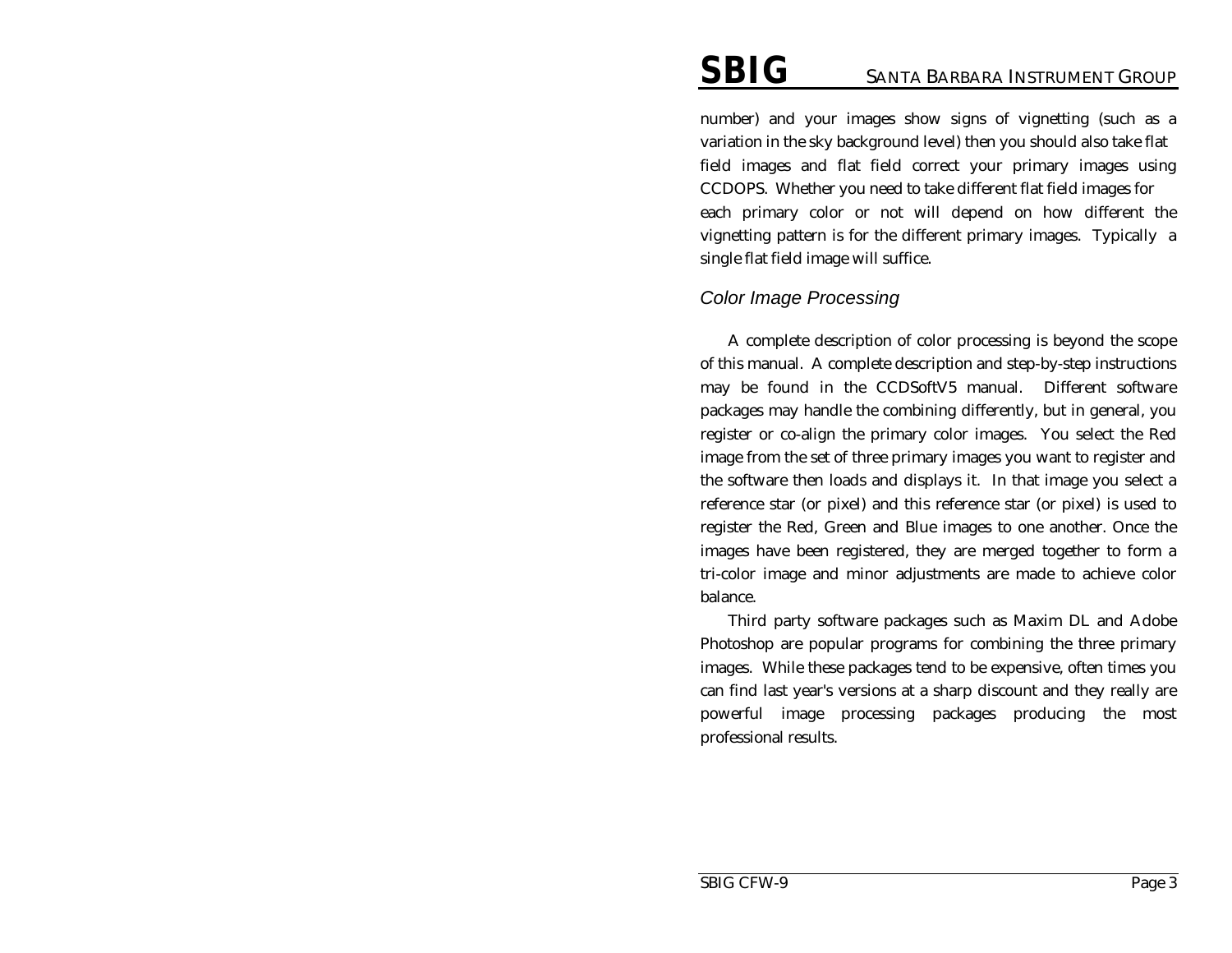Hardware Reference

This section describes the *CFW-9* Color Filter Wheel accessory for the ST-7/8/9/10/2000 USB cameras. It includes instructions on how to install and operate the filter wheel.

#### *Attaching to the CCD Camera*

The *CFW-9* is installed onto the camera and sits between the Camera Head and the Telescope.



The filter wheel contains a magazine with five filter positions capable of holding standard threaded 1.25 inch eyepiece filters. SBIG provides optional filters for use with the *CFW-9*. The filter wheel attaches to other accessories through the universal T-Thread. The front and back of the *CFW-9* have apertures with female T-threads. Using T-Thread makes the *CFW-9* adaptable to a variety of telescopes. You can attach a 1.25 inch or 2 inch nosepiece into the front or you can attach an adapter that mates directly to the back of SCTs, replacing the standard Visual Back.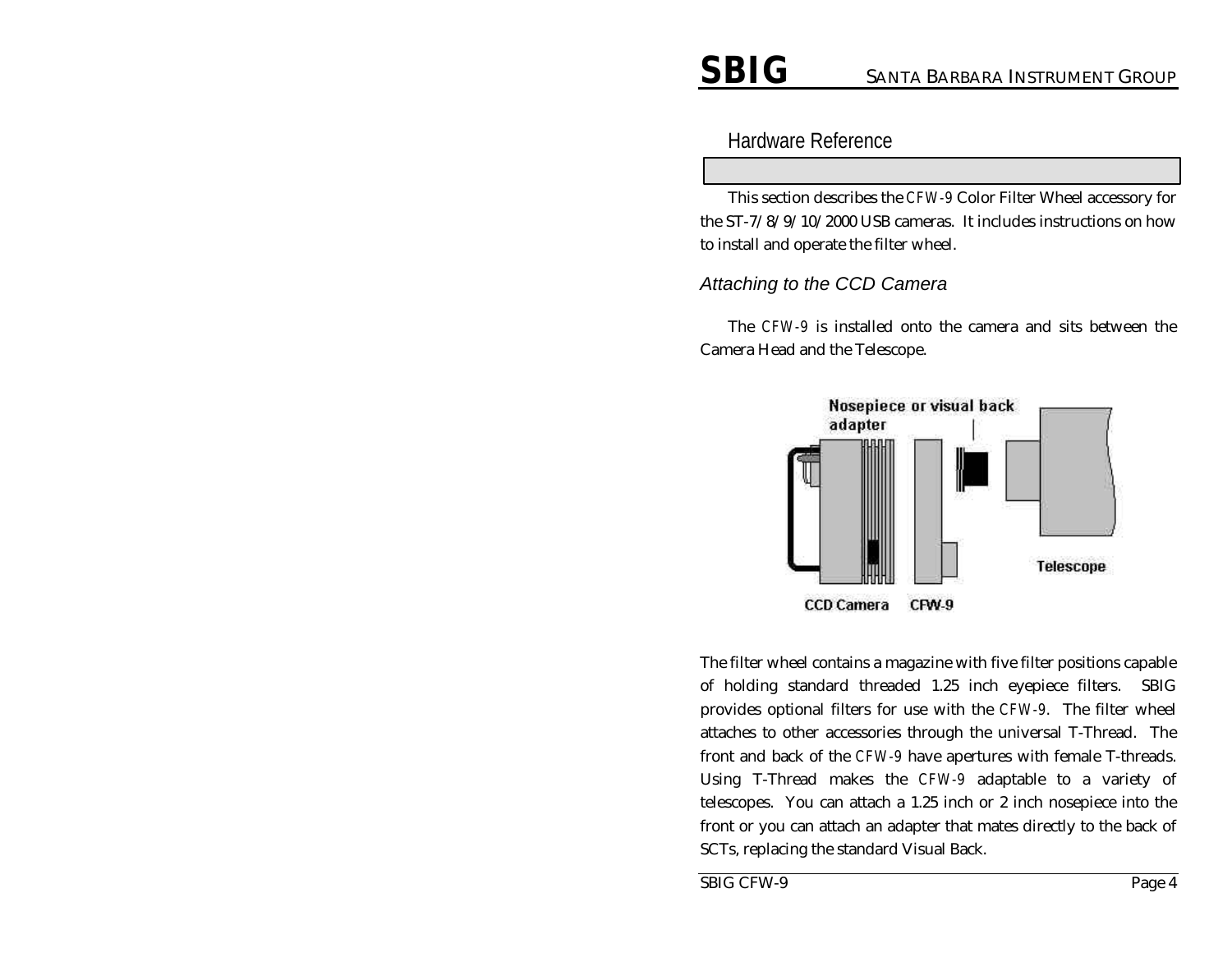A permanent mounting of the *CFW-9* to the ST-7/8/9/10/2000 cameras is accomplished by attaching the CFW-9 directly to the face plate of the camera by the following procedure:

1. Remove the ST-7/8/9/10/2000's T-Thread mount held in place with 4 phillips head screws and set the screws aside. [The T-Thread mount is where the nose piece screws into the camera head. It is a block approximately ¼" thick and shaped like the letter "D" attached to the face plate of the camera. It has three set screws holding an internal ring that has female T-Threads].



2. Remove the cover of the *CFW-9* and pull the filter magazine out of the housing.



3. Remove the four rubber hole plugs from the rear of the *CFW-9* by pushing them through the housing with a small allen tool. Save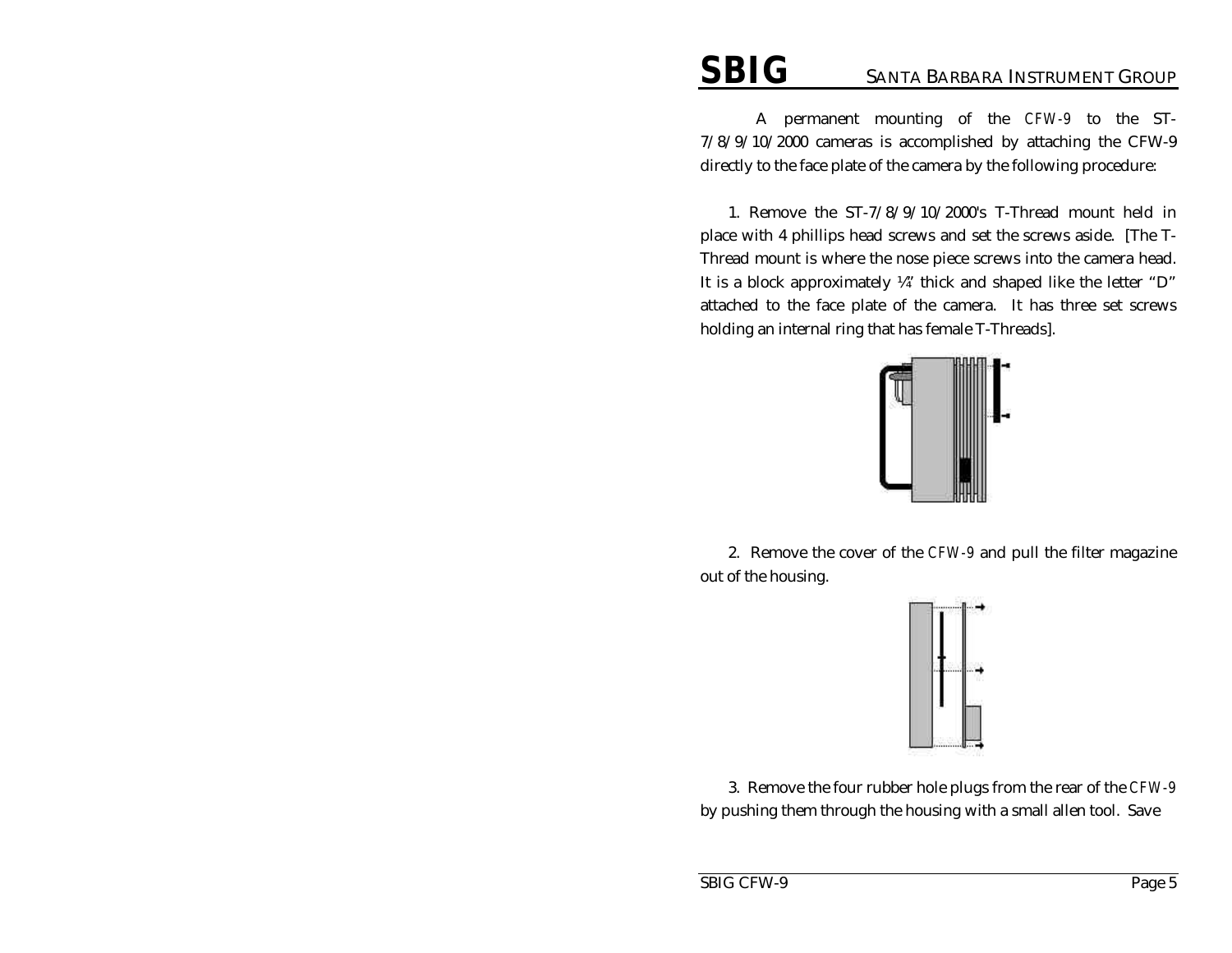these in case you decide to later use the *CFW-9* with the T-Thread coupler or with a different camera.



4. Using the four 4-40 by 3/16 socket screws provided, attach the *CFW-9* cover to the front of the ST-7/8/9/10/2000. Make sure you use the provided screws whose length of 3/16 is required to thread into the ST-7/8/9/10/2000 front plate without breaking through the blind taps. Then re-assemble the carousel and housing.

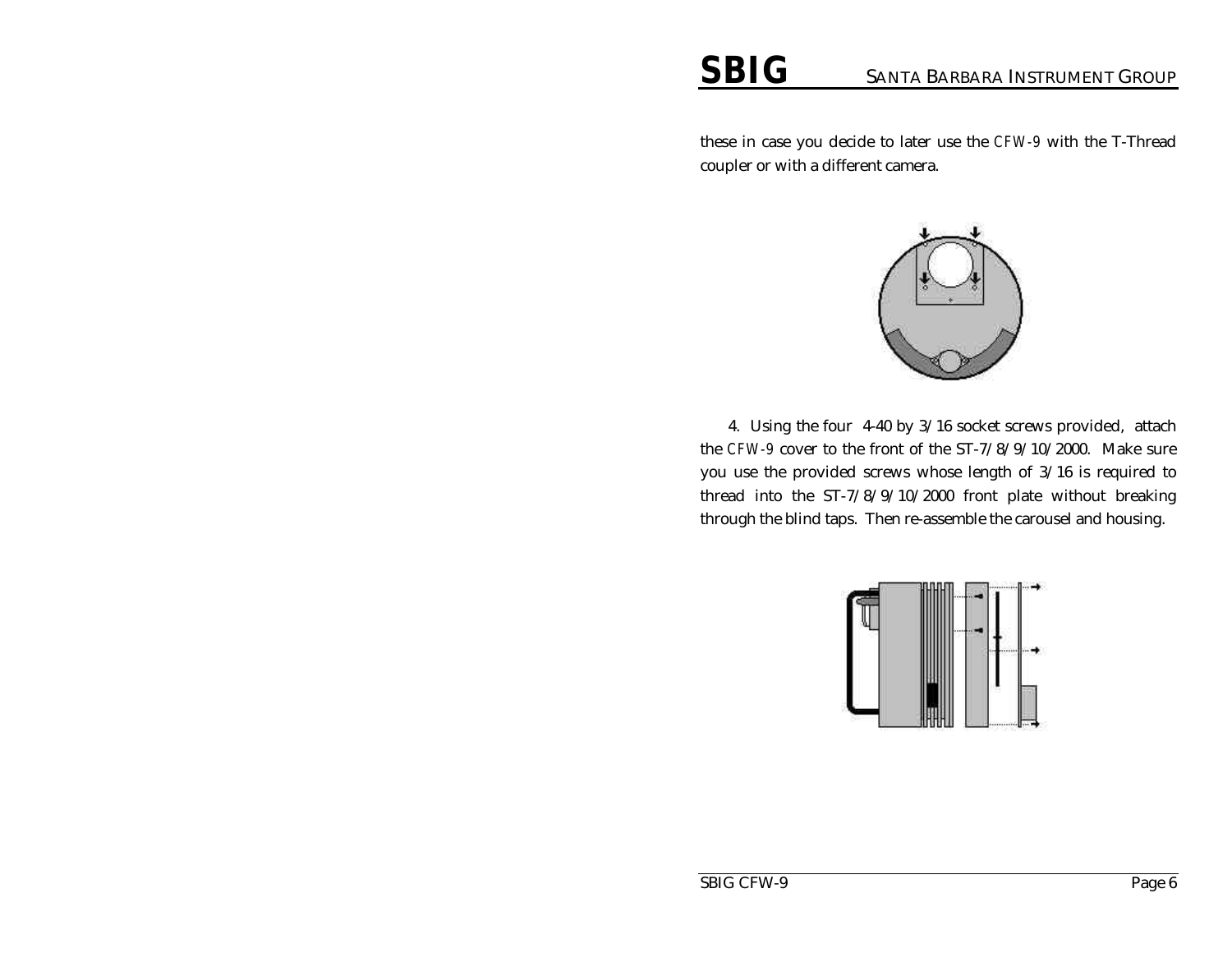#### *Making the Electrical Connection*

The *CFW-9* has a cable that comes out the side that needs to connect to your camera electronics. The *CFW-9* gets it power and positioning information from the camera thru this connector. This cable plugs into the I2C-AUX port on the ST-7/8/9/10/2000 USB camera. **Note: This is different from the earlier CFW8A which used the AO/CFW/SCOPE port on both parallel port cameras and USB cameras. You cannot use the CFW9 with our earlier parallel port cameras.** 

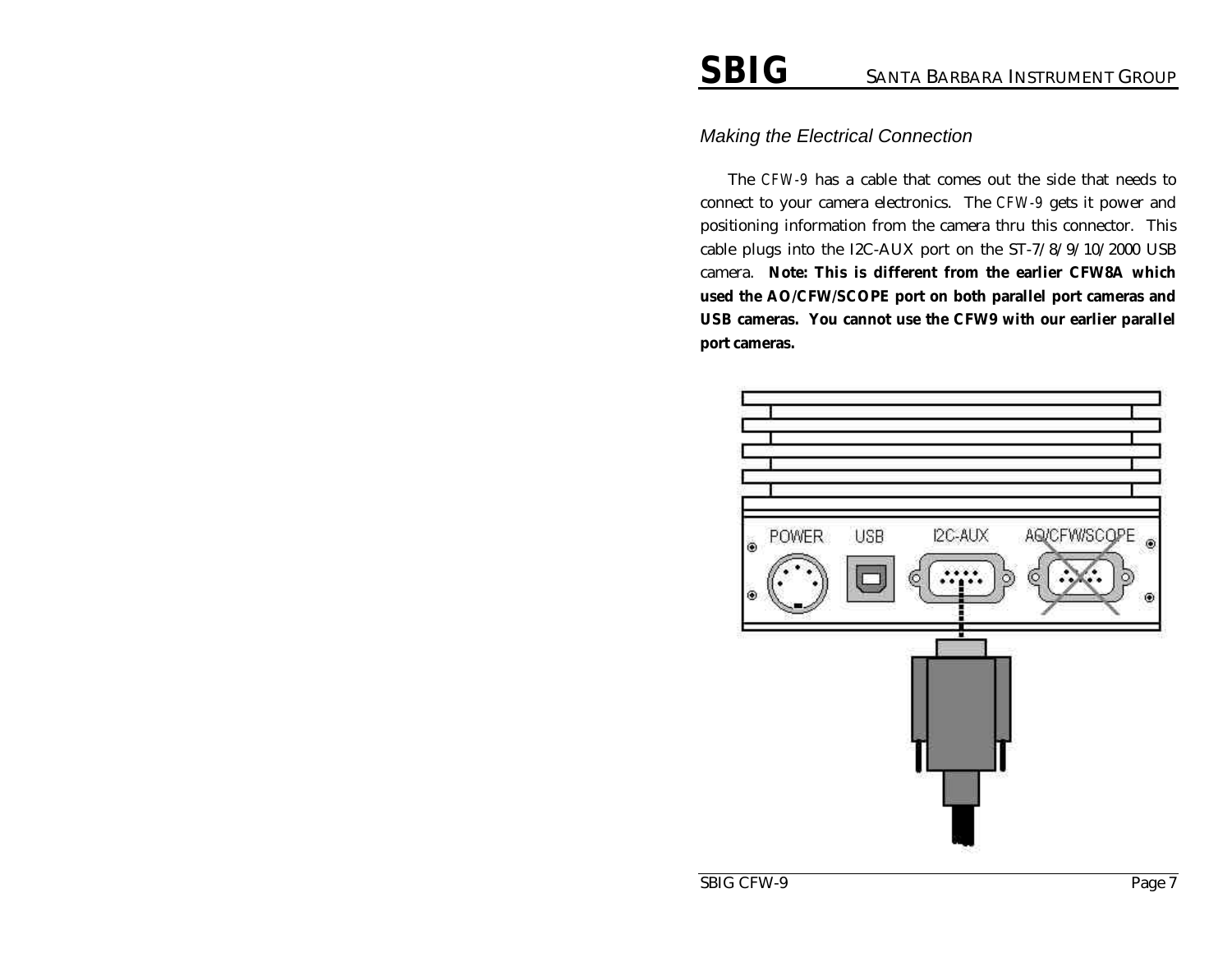#### *Attaching to the Telescope*

At the front of the *CFW-9* you can attach any T-Thread based adapter that will connect to your telescope, including the nosepiece from your camera. When using a nosepiece to slip the camera and filter wheel assembly into an eyepiece holder, you need to pay careful attention to insure the weight of the filter wheel with the camera attached is held in place with the eyepiece holder's retaining screws.

SBIG also sells an optional T-Thread Visual Back Adapter which screws directly onto the back end of the popular Schmidt-Cassegrain telescopes. This makes for a very rigid mounting.

After attaching the camera/filter wheel combination to the telescope, you should then drape the Camera's head cable over the fork of the telescope and clip it in place so that the cable doesn't drag on the ground as the telescope rotates. Also avoid hanging the camera head and filter wheel by the cables as this could overly strain the cables.

#### *Positioning the Filter Wheel*

The motorized *CFW-9* filter wheel is positioned using commands in the CCDOPS software's Filter menu. The unit does not require calibration like older models and is auto-homing at power-up.

You need to tell the CCDOPS software that you are using the *CFW-9* and this is accomplished by selecting the *CFW-9* as the filter wheel type in the Setup command of the Filter menu. If you have an older version of CCDOPS that does not show the *CFW-9* you should update your software and drivers by downloading the latest version of CCDOPS and Driver Checker Utility from the SBIG web site.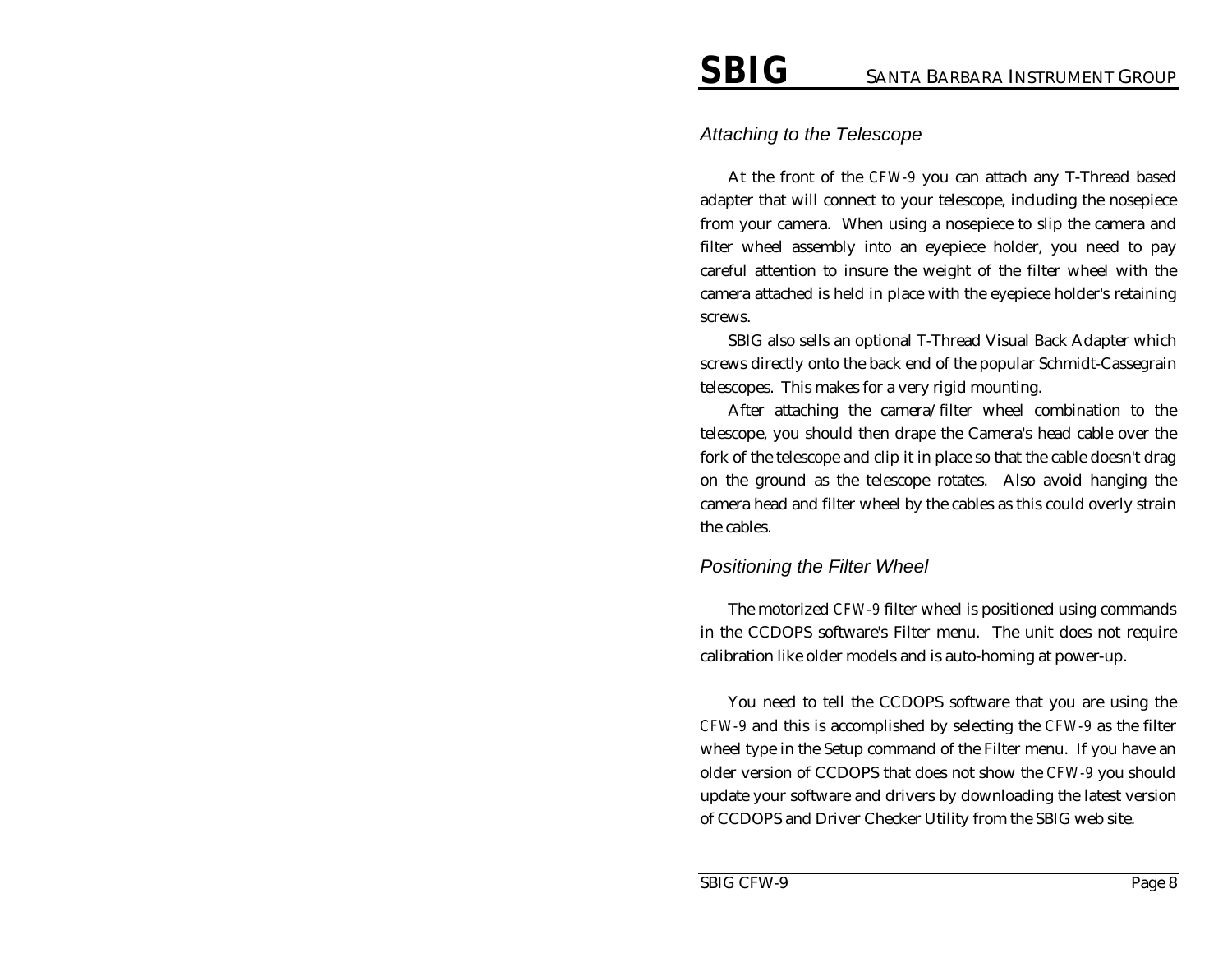There are individual commands in the Filter menu with hot keys for positioning the filter wheel. Also the Camera Status window shows which filter is currently in position, and this information is recorded with images when they are captured. You can rename the filters using the Filter Setup command.

If you have removed the filter wheel from your camera or removed the filter from the magazine you can select the None command in the Filter menu. The None command doesn't position the filter wheel, it just tells the software that you aren't using a filter at the moment. If you run without filters for a period of time you should use the Filter Setup command to select the "None" type of filter wheel.

Use the Setup command in the Filter menu to tell the CCDOPS software which filter position contains which filter. You do not have to follow the default RGB positions.

#### *Vignetting*

The increased length of the filter wheel assembly will cause vignetting for fast systems (those with low F numbers such as F/3.3). The vignetting will be worse for the larger ST-8, ST-9, ST-10 with their relatively large CCDs versus the ST-7. Vignetting will show up as a fall off in the sky background at the edges of the field of view. Flat fielding greatly reduces the troublesome effects of vignetting.

If a nosepiece is used to attach the camera and filter wheel combination to the telescope, the 2" nosepiece should be used if possible. SCT users should use the optional T-thread Visual Back to make a more secure attachment.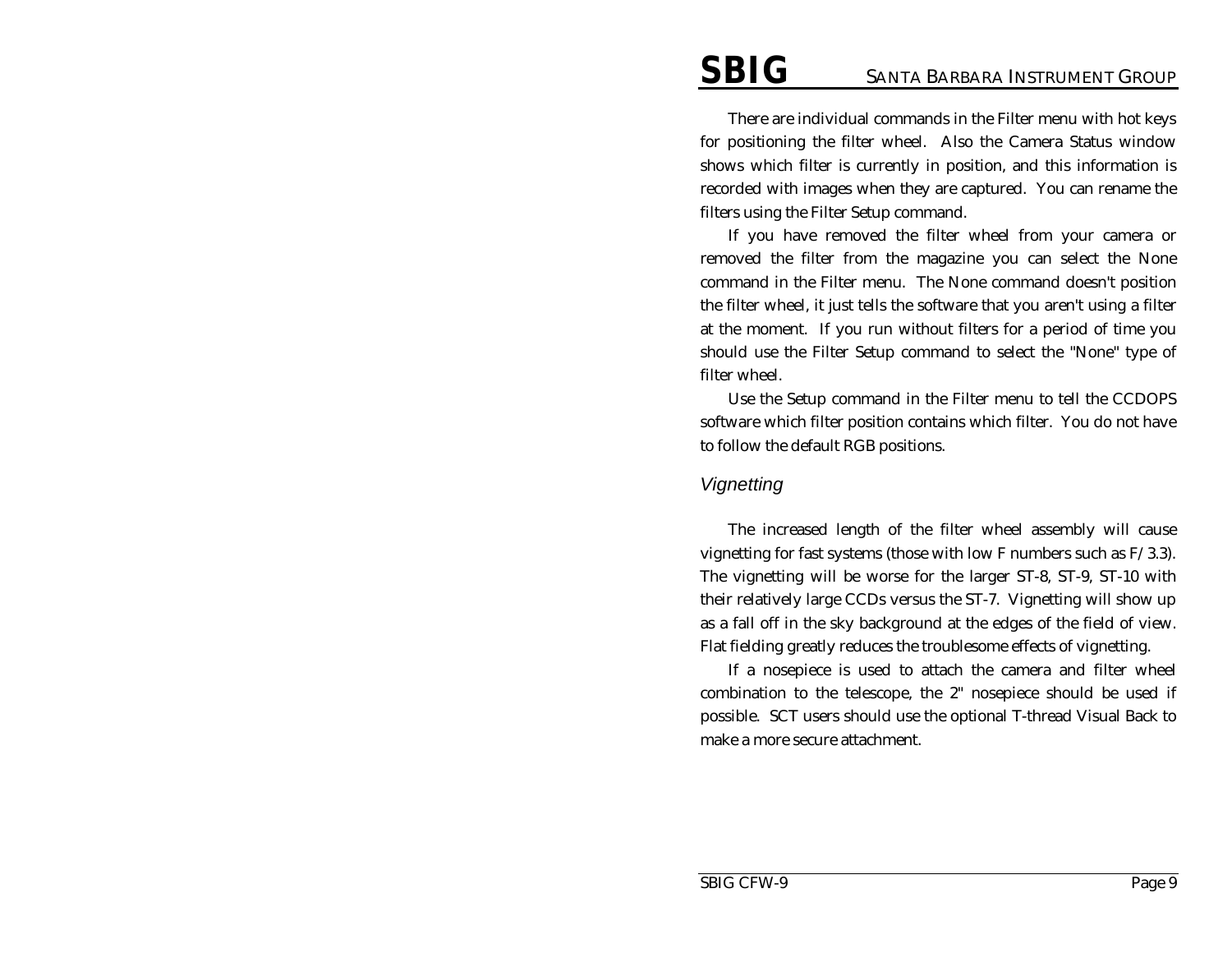#### *Selection of Color Filters*

SBIG color filters include an infrared blocking coating so that a separate IR blocking filter is not needed. The filters used in the SBIG filter wheel have been chosen to optimize the accuracy of the colors produced by the tri-color software. The passbands of each filter are summarized in the table below:

| <b>Color Filter Passbands</b> |               |  |
|-------------------------------|---------------|--|
| Filter                        | Passband (nm) |  |
| Red                           | 612-670       |  |
| Green                         | 488-574       |  |
| Blue                          | 392-508       |  |

The filters are custom filters designed specifically for SBIG cameras. Dichroic filters were chosen over absorption filters for three reasons. First of all, they have high transmission in the passband region. Second, a sharp transition can be obtained in the region around 496 nm. And last, they are all deposited on a sheet of glass of the same thickness, eliminating focus shifts due to varying filter thickness. An infrared blocking coating is applied to these filters to eliminate spectral leaks in the infrared where the CCD has high sensitivity. These bands would be severely contaminated if these leaks were not blocked. Colored plastic filters also have severe red leaks beyond the visible spectral range, so one should particularly avoid those.

The sharp transition between the blue and green region is necessary for proper color rendition of emission sources. The 500 nm oxygen line is blue-green in color, and so must pass through both blue and green filters. The hydrogen-beta line at 486 nm is very blue, and must be rejected by the green filter. The green filter will pass less than 10% of this line.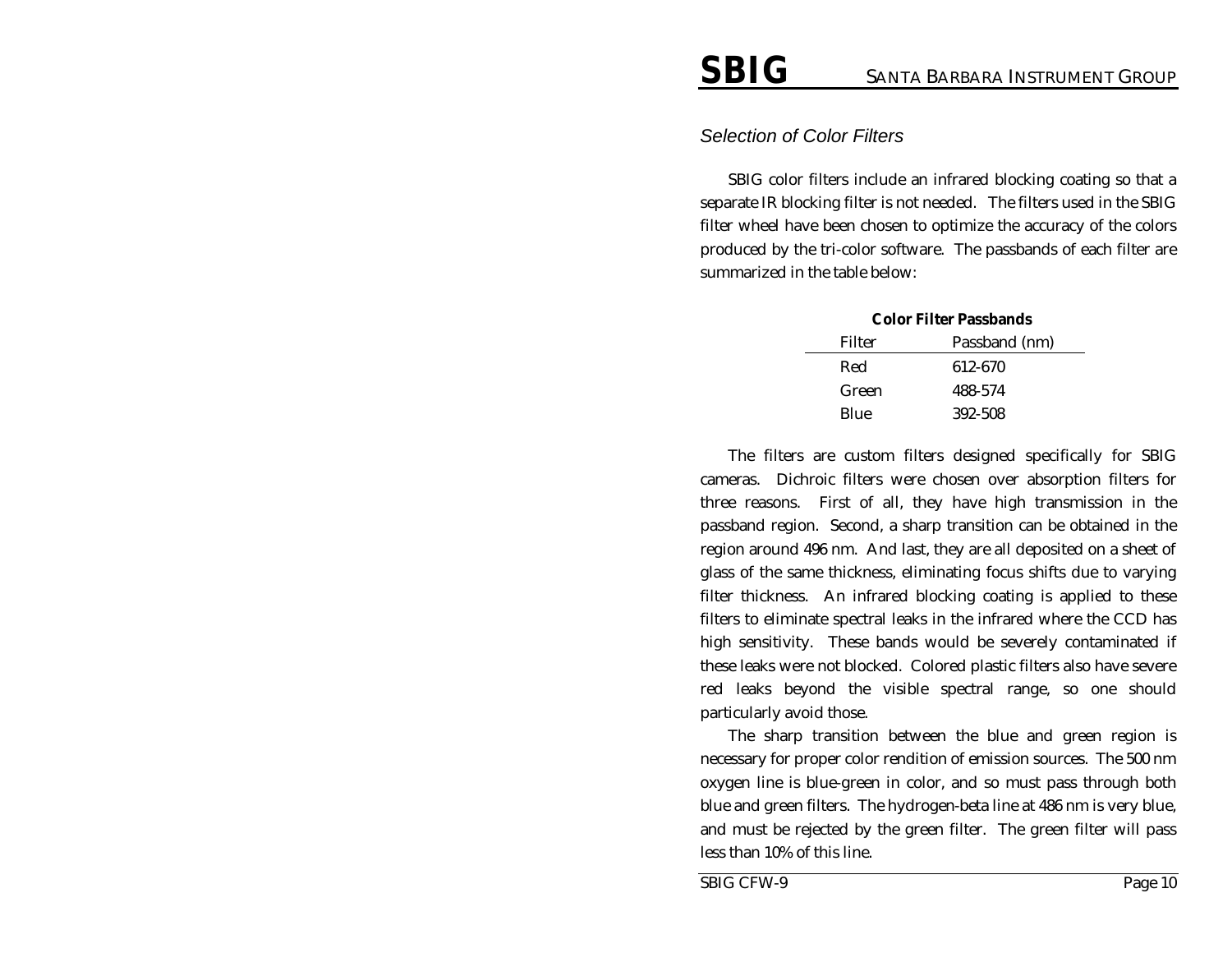#### *Hints for the User*

Be aware that color imaging is substantially more difficult than using the CCD unfiltered. Whereas before, you only needed to take one image you now need to take three, and each one needs to be about 4 times as long since only a portion of the total spectral range is passed by each filter. This aggravates tracking problems, which are also more pronounced due to the requirement of registering three images. Hot pixels and cosmic ray hits are more objectionable since they become strongly colored in the final image (the hot pixel remove utility in CCDOPS should be used). In spite of all this, you will find that even subtle colors present in galactic scenes enhance the image noticeably, and emission nebulas take on beautiful hues of blue, blue-green and red. Star colors are dramatically enhanced, and impart a three dimensional aspect to the image.

We have endeavored to create a product that enables true color pictures of deep sky objects to be produced. We have made certain philosophical decisions with which some may disagree. For example, if we traveled in space to where we were quite close to the Dumbbell Nebula it would appear to be a large gray mass devoid of color, buried in mostly white stars. If we traveled to other galaxies they would be no brighter, in general, than our Milky Way. Many extended objects, such as the Horsehead Nebula, have very low contrast relative to the sky background, often less than 10%, and would never stand out sharply. The images you see on the computer screen are not true, in the general sense, being considerably enhanced in brightness and contrast over the actual object. We have carried this philosophy to the way our program displays star images; stars saturate to the proper color, not white. Your eye would see them differently but less accurately! We find the result very pleasing, but please give us your impression.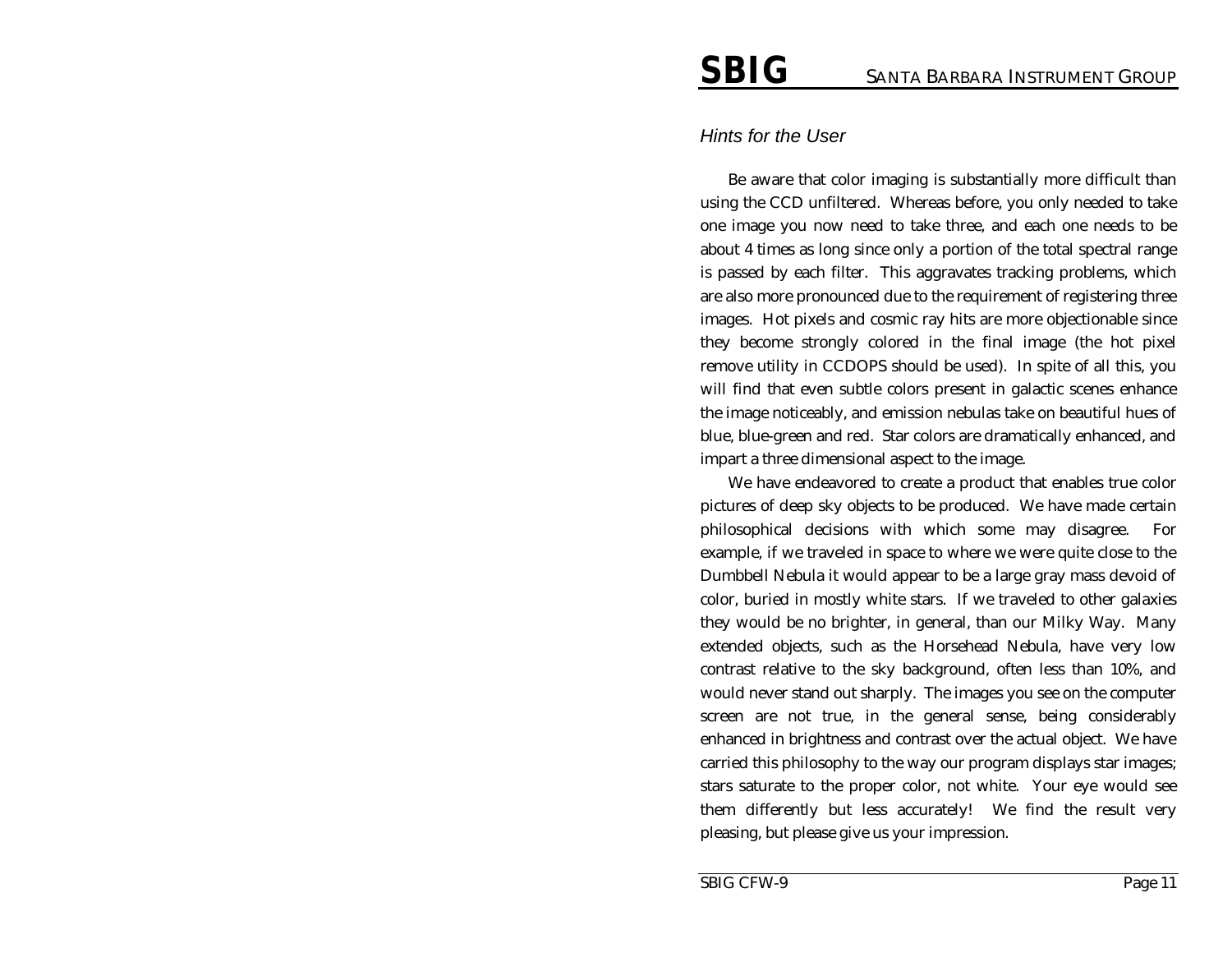#### *Maintenance of the Color Filter Wheel*

The surface of the filters may be safely cleaned with Isopropyl or Methyl alcohol and cotton swabs. Use a gentle circular motion, using several swabs until the surface is clean. The machined parts may be cleaned by rubbing with a soft cloth. A small amount of lubricant can be applied to the magazine axle should the unit start to chatter but please do so sparingly. It really is a light duty interface. If some part of the *CFW-8A* assembly is damaged, replacement parts may be obtained from Santa Barbara Instrument Group.

Disassembly of the *CFW-9* is rather straight-forward. You can remove the front cover by removing the six screws that hold it in place. Once removed, the front cover comes completely free of the *CFW-9* allowing access to the filter magazine.

The filter magazine can be removed by lifting the magazine straight-up out of the back housing by one-quarter inch then tilting away from the motor and removed completely from the housing. Upon inspection you will notice that the filter magazine has a top and a bottom. The filters screw in from the bottom and the top has the optical alignment pins.